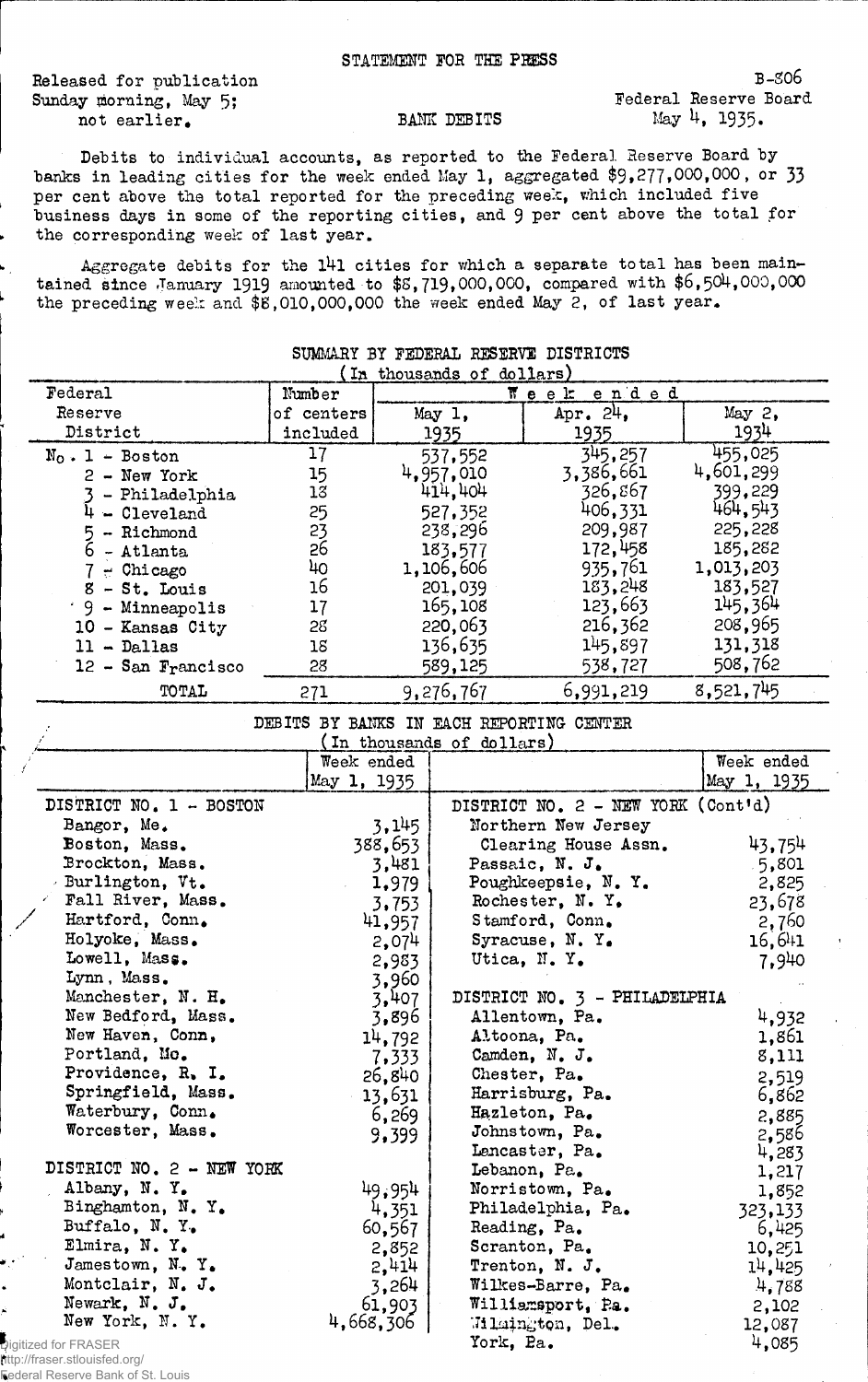DEBITS BY BANKS IN EACH REPOSTING. CENTER

 $\mathbf{v}$ 

 $\sim$   $\sim$ 

|                            |             | In thousands of dollars)            | <u>B-806a</u> |
|----------------------------|-------------|-------------------------------------|---------------|
|                            | Week ended  |                                     | Week ended    |
|                            | May 1, 1935 |                                     | May 1, 1935   |
| DISTRICT NO. 4 - CLEVELAND |             | DISTRICT NO. $6$ - ATLANTA (Contid) |               |
| Akron, Ohio                | 11,523      | Elberton, Ga.                       | 192           |
| Butler, Pa.                | 2,042       | Hattiesburg, Miss.                  | 781           |
| Canton, Ohio               | 7,258       | Jackson, Miss.                      | 7,896         |
| Cincinnati, Ohio           | 75,932      | Jacksonville, Fla.                  | 14,286        |
| Cleveland, Ohio            | 127,952     | Knoxville, Tenn.                    | 5,036         |
| Columbus, Ohio             | 39,148      | Macon, Ga.                          | 2,306         |
| Dayton, Ohio               |             | Meridian, Miss.                     | 1,745         |
| Erie, Pa.                  | 14,571      | Miami, Fla.                         |               |
| Franklin, Pa.              | 5,741       |                                     | 6,366         |
|                            | 590         | Mobile, Ala.                        | 5,499         |
| Greensburg, Pa.            | 1,162       | Montgomery, Ala.                    | 5,854         |
| Hamilton, Ohio             | 1,941       | Nashville, Temm.                    | 15,369        |
| Homestead, Pa.             | 529         | Newman, Ga.                         | 324           |
| Lexington, Ky.             | 4,712       | New Orleans, La.                    | 40.805        |
| Lima, Ohio                 | 1,955       | Pensacola, Fla.                     | 1,490         |
| Lorain, Ohio               | 706         | Savannah, Ga.                       | 6,114         |
| Middletown, Ohio           | 1,619       | Tampa, Fla.                         | 5,200         |
| Oil City, Pa.              | 1,794       | Valdosta, Ga.                       | 552           |
| Pittsburgh, Pa.            | 181,697     | Vicksburg, Miss.                    | 1,244         |
| Springfield, Ohio          | 3,185       |                                     |               |
| Steubenville, Ohio         | 2,247       | DISTRICT NO. 7 - CHICAGO            |               |
| Toledo, Ohio               | 20,403      | Adrian, Mich.                       | 604           |
| Warren, Ohio               | 1,816       | Aurora, Ill.                        | 2,171         |
| Wheeling, W. Va.           | 6,728       | Battle Creek, Mich.                 | 2,691         |
| Youngstown, Ohio           | 10,651      | Bay City, Mich.                     | 1,967         |
| Zanesville, Ohio           | 1,450       | Bloomington, Ill.                   | 2,590         |
|                            |             | Cedar Rapids, Iowa                  | 5,427         |
| DISTRICT NO. 5 - RICHMOND  |             |                                     | 2,236         |
| Asheville, N. C.           | 2,061       | Champaign-Urbana, Ill.              | 665,566       |
| Baltimore, Md.             | 75,183      | Chicago, Ill.                       | 1,267         |
| Charleston, S. C.          | 3,244       | Clinton, Iowa                       | 1,893         |
|                            |             | Danville, Ill.                      |               |
| Charleston, W. Va.         | 12,546      | Davenport, Iowa                     | 6,727         |
| Charlotte, N. C.           | 12,476      | Decatur, Ill.                       | 3,146         |
| Columbia, S. C.            | 5,236       | Des Moines, Iowa                    | 25,181        |
| Cumberland, Md.            | 1,825       | Detroit, Mich.                      | 193,731       |
| Danville, Va.              | 1,399       | Dubuque, Iowa                       | 2,091         |
| Durham, N.C.               | 5,264       | Elgin, Ill.                         | 1,571         |
| Greensboro, N. C.          | 3,359       | Flint, Mich.                        | 5,761         |
| Greenville, S. C.          | 2,741       | Fort Wayne, Ind.                    | 6,735         |
| Hagerstown, Md.            | 1,543       | Gary, Ind.                          | 3,155         |
| Huntington, W. Va.         | 2,985       | Grand Rapids, Mich.                 | 9,950         |
| Lynchburg, Va.             | 3,014       | Green Bay, Wis.                     | 2,455         |
| Newport News, Va.          | 1,708       | Hammond, Ind.                       | 1,024         |
| Norfolk, Va.               | 10,330      | Indianapolis, Ind.                  | 33,529        |
| Portsmouth, Va.            | 945         | Jackson, Mich.                      | 3,767         |
| Raleigh, N. C.             | 5,055       | Kalamazoo, Mich.                    | 3,652         |
| Richmond, Va.              | 28,407      | Lansing, Mich.                      | 4,022         |
| Roanoke, Va.               | 4,489       | Manitowoc, Wis.                     | 1,295         |
| Washington, D. C.          | 45,117      | Mason City, Iowa                    | 1,918         |
| Wilmington, N. C.          | 2,432       | Milwaukee, Wis.                     | 58,560        |
| Winston-Salem, N. C.       | 6,937       | Moline, Ill.                        | 1,245         |
|                            |             | Muscatine, Iowa                     | 892           |
| DISTRICT NO. 6 - ATLANTA   |             |                                     | 1,962         |
| Albany, Ga.                | 629         | Oshkosh, Wis.                       | 10,957        |
|                            |             | Peoria, Ill.                        | 3,956         |
| Atlanta, Ga.               | 31,521      | Rockford, Ill.                      |               |
| Augusta, Ga.               | 4,144       | Saginaw, Mich.                      | 3,985         |
| Birmingham, Ala.           | 14,821      | Sheboygan, Wis.                     | 2,437         |
| Brunswick, Ga.             | 421         | Sioux City, Iowa                    | 8,665         |
| Chattanooga, Tenn.         | 8,427       | South Bend, Ind.                    | 7,187         |
| Columbus, Ga.              | 2,087       | Springfield, Ill.                   | 4,480         |
| Dothan, Ala.               | 468         | Terre Haute, Ind.                   | 4,259         |
|                            |             | Waterloo, Iowa                      | 3,370         |

 $\frac{1}{2}$ 

 $\overline{a}$ ŗ.

http://fraser.stlouisfed.org/ Federal Reserve Bank of St. Louis